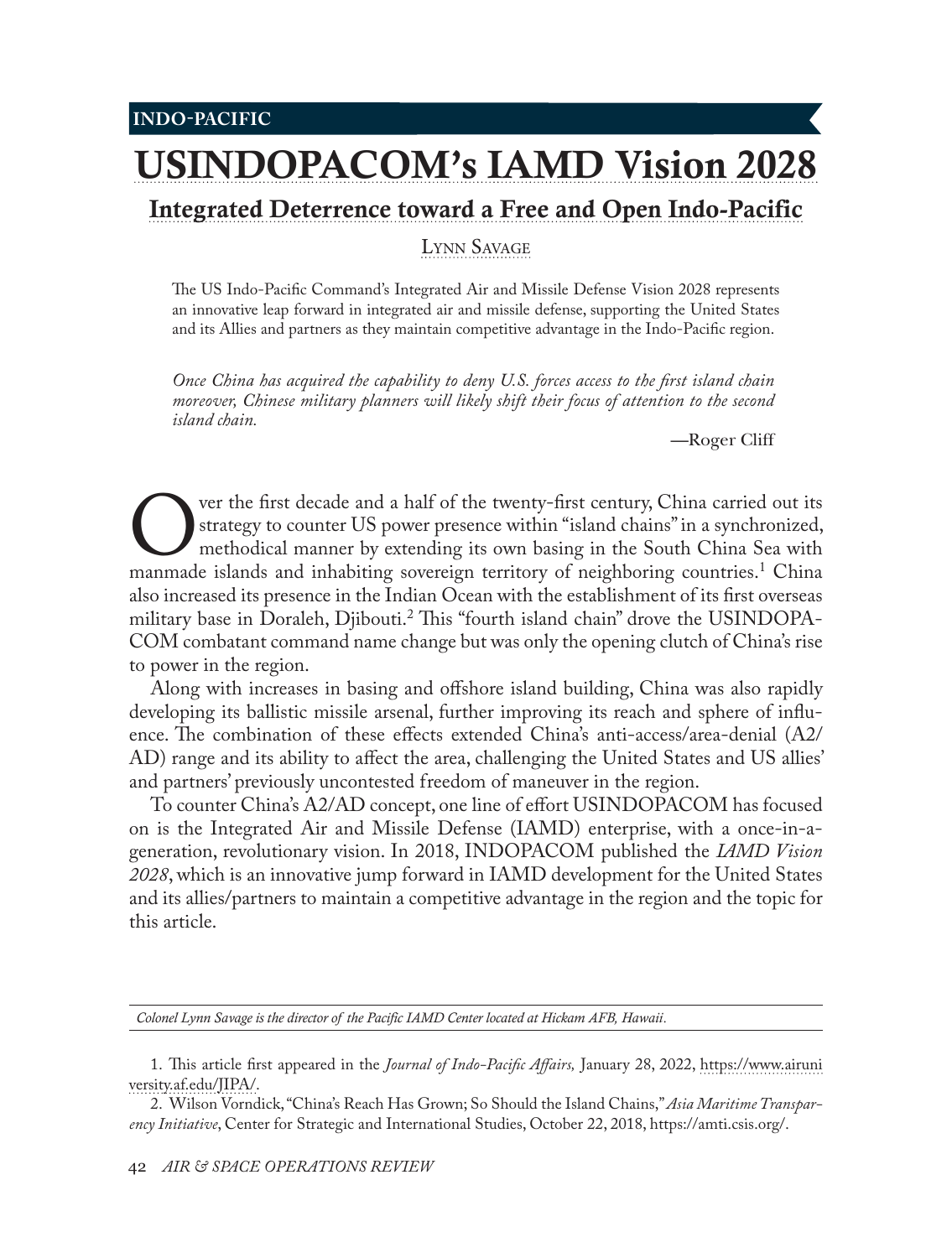Leading up to this ground-breaking IAMD concept, in 2015, *Air & Space Power Journal* published an article entitled "Back to the Future: Integrated Air and Missile Defense in the Pacific."3 The authors defined IAMD from the US perspective, how we got to where we were at the time, and what "right" looked like in the Pacific. Significantly, the article highlighted the importance of Allies and partners in successfully conducting the IAMD mission. Security cooperation, seen as "Runways and Relationships" and "Places not Bases," were the catchphrases capturing Pacific Air Forces' strategic narrative and relationship line of operation with Allies and partners, ultimately morphing into the Agile Combat Employment (ACE) concept of today.

The article emphasized the importance of regional access, praised bilateral IAMD architecture such as we have with Japan, touched briefly on the benefit of a common operating picture and information and data sharing, and advocated the benefits of training and education with regional Allies and partners as provided by the Pacific IAMD Center. All these concepts were valid then and still resonate today, but the INDOPA-COM *IAMD Vision 2028* took a revolutionary leap on these tenets.

Instead of a common operating picture that "PACAF can constantly monitor," *IAMD Vision 2028* suggests a network architecture that all Allies and partners can share and "any sensor, any shooter" in the region can leverage to thwart an incoming threat.4 Instead of bilateral area air defense plans, *IAMD Vision 2028* advocates for area of responsibility (AOR)-wide integrated, netted, and layered sensor coverage. Beyond a robust US–only command and control for its own forces, *IAMD Vision 2028* proposes a regional integrated and interoperable fire-control architecture and an advanced joint and combined IAMD battle management and engagement coordination system. The revolutionary changes *IAMD Vision 2028* envisions are credible, fixed, mobile, and expeditionary operations that untether interceptors from sensors and tailor multilateral informationsharing agreements throughout the region, enabling Allies and partners a holistic freedom of maneuver and power-projection presence to maintain a free and open Indo-Pacific.

The *IAMD Vision 2028* opens with a clear statement of what needs to be defended: critical fixed sites dispersed over a vast AOR and mobile and expeditionary forces. Given China's growing ballistic missile, cruise missile, unmanned aerial systems (UAS), and hypersonic weapons arsenal and capability, the vision suggests fixed sites, regardless of location, throughout the Indo-Pacific, are vulnerable to missile attack. Guam, Hawaii, the United States mainland, and Allies' and partners' critical sites are vulnerable to a potentially overwhelming Chinese threat.

Additionally, Beijing's open desire to become the world's dominant power and extend its sphere of control in the region, as expressed in the "China Dream," demonstrate China's resolve to close off a free and open Indo-Pacific and impose its will to the second

<sup>3.</sup> Kenneth R. Dorner, William B. Hartman, and Jason M. Teague, "Back to the Future: Integrated Air and Missile Defense in the Pacific," *Air & Space Power Journal* 29, no. 1 ( January–February 2015), [https://](https://www.airuniversity.af.edu/Portals/10/ASPJ/journals/Volume-29_Issue-1/V-Dorner_Hartman_Teague.pdf) [www.airuniversity.af.edu/](https://www.airuniversity.af.edu/Portals/10/ASPJ/journals/Volume-29_Issue-1/V-Dorner_Hartman_Teague.pdf).

<sup>4.</sup> Dorner, Hartman, and Teague, "Back to the Future."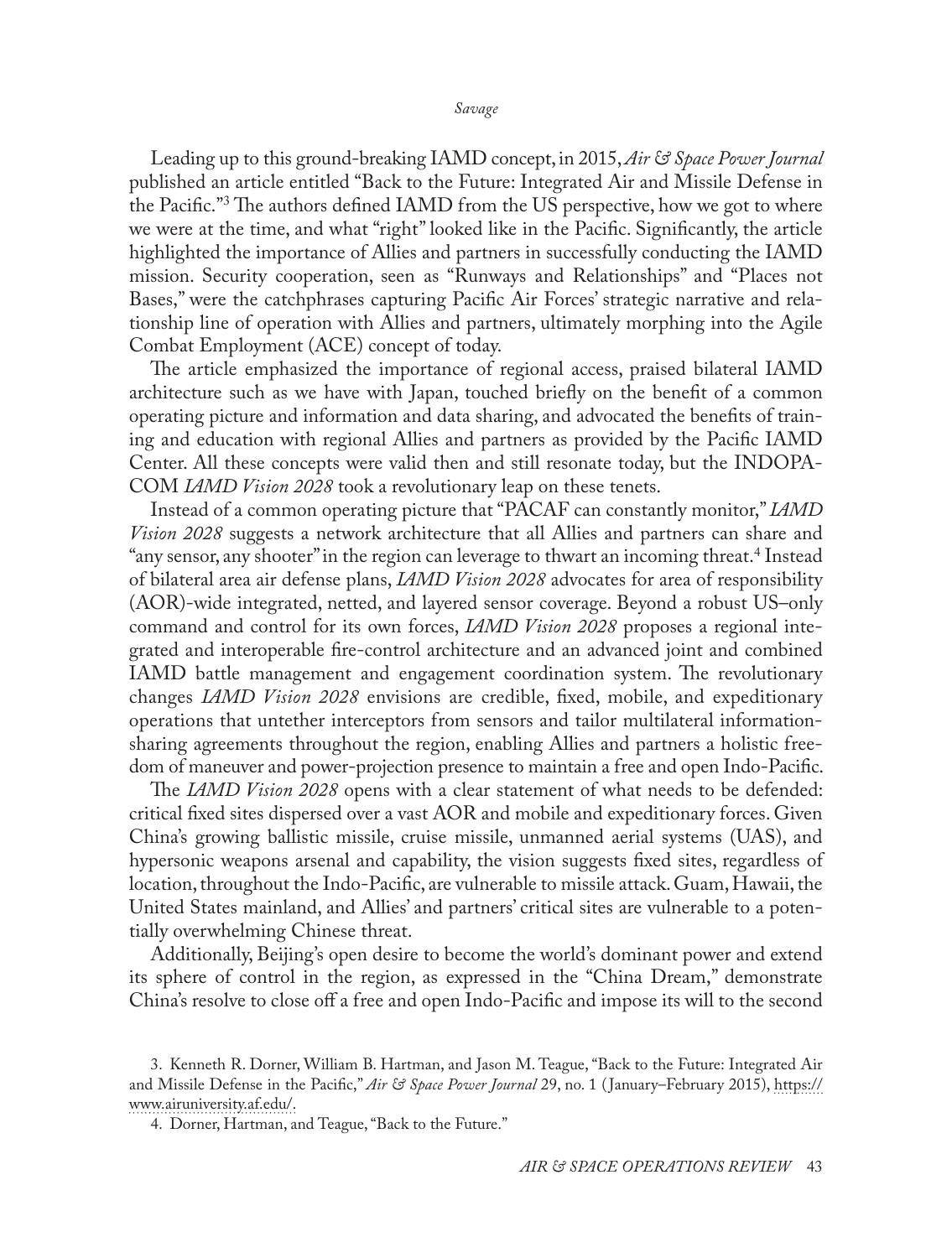island chain and beyond. This desire, along with the emergent capability and capacity, foreshadows a time in the near future where the United States and its Allies cannot continue to mass forces from fixed, main operating bases as has been the operational strategy for decades.

Additionally, US IAMD resources alone are overmatched and unable to defend the high-value assets across the entire Indo-Pacific. The USAF, realizing its main operating bases are now targets not havens, is doing its part by moving toward a revolutionary ACE methodology of airpower generation to preserve the service's ability to generate combat airpower and counter China's strategy. Even with forces repositioning throughout the theater, once detected by China, and because air defense (AD) forces would not be able to move with equal agility, the forces would once again become targetable and vulnerable to missile attacks. INDOPACOM *IAMD Vision 2028* realized this conundrum and envisioned the need to defend mobile forces throughout the entire theater, including future ACE basing locations.

Previous air and missile defense planning doctrine called for developing a defended asset list of fixed locations within adversary interceptor range. Updated military operational strategy of rapidly maneuvering and dispersing forces for combat involves deployment to locations where US IAMD forces are not adequately postured to defend and unable to relocate in a timely manner.5 *IAMD Vision 2028* resolves this dilemma, not by attempting the nonviable option of increasing US IAMD capability alone but instead by synergizing sensors and interceptors with our regional Allies and partners, further extending INDOPACOM's IAMD capability and ultimately the survivability of combat forces.

With INDOPACOM's vast AOR, Allies and partners are absolutely critical, and the vision to seamlessly integrate with regional partners is the revolutionary aspect of the new vision. It is nothing new for the United States to work side by side in "coordination" with Allies and partners, both politically and militarily. However, to seamlessly integrate and interoperate forces is a new initiative. The landing on the D-Day beaches, with each Ally having their own beach, was an example of side-by-side integration. Operation Iraq Freedom and Operation Enduring Freedom ground forces' laydown are other examples of side-by-side integration, as coalition forces were divided across the different countries' land mass. There are numerous other examples of side-by-side integration, but what has always been missing is a truly seamless amalgamation.

Side-by-side integration, as recent coalition operations in Southwest Asia and Afghanistan showcase, is analogous to one nation running the offense while another runs the defense. Seamless integration as described in *IAMD Vision 2028* directs partner nations to integrate offensive and defensive skills. Every player, every coach, has the same playbook, knows each other's moves and rules, and coherently and effectively practice and execute the game plan together. Players and coaches mix and match, practice together,

<sup>5.</sup> Hailey Haux, "PACAF Commander Talks ACE at AFA's Air, Space, Cyber Conference," Pacific Air Forces Public Affairs, September 21, 2021, [https://www.pacaf.af.mil/](https://www.pacaf.af.mil/News/Article-Display/Article/2782447/pacaf-commander-talks-ace-at-afas-air-space-cyber-conference/).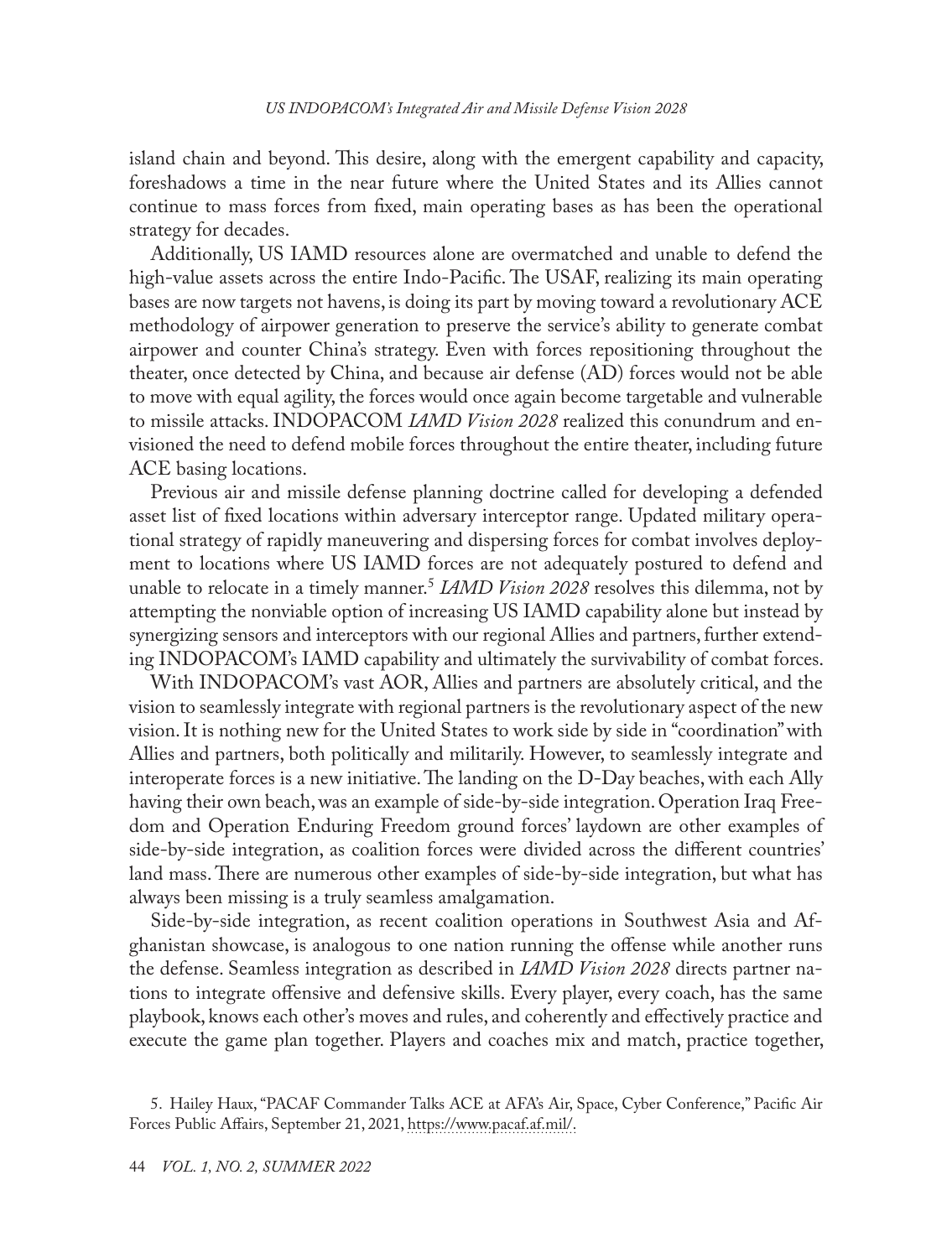and are seen by opponents as one well prepared team. *Vision 2028* recognizes the shortfall of side-by-side integration with and among Allies and partners in defending against a Chinese A2/AD threat, and the first requirement to counter is seamless amalgamation: AOR-wide integrated, netted, and layered sensor coverage. This concept of connecting all sensor data across the Indo-Pacific is an identical concept to the Department of Defense's Joint All-Domain Command and Control ( JADC2) concept but goes one step further by being combined and including all regional Allies and partners.

This envisioned combined, integrated, netted, and layered sensor coverage enables birth-to-death tracking of all threats within air and space domains utilizing space, terrestrial, mobile and partner sensors. At times, the United States may be better postured for threats to the east, with systems such as the Next-Generation Overhead Persistent Infrared (Next-Gen OPIR) and GhostEye identifying intercontinental and tactical ballistic missile launches against the US mainland.6 At other times allies and partners in the Indo-Pacific region may be better postured with sensor coverage for launches to the southern and western half of the Indo-Pacific AOR.

Including Ally and partner sensor coverage into an integrated network architecture ensures constant tracking of threats across the entire region. Additionally, partner-nation sensors help increase regional situational awareness on other hazards, including airbreathing threats, unmanned aerial systems, and cruise missiles. Finally, these sensors add redundancy by creating a kill web of sensor coverage versus a single kill chain of sensor data and enabling dispersion of systems, complicating the enemy's targeting ability. However, before the data becomes useful, before it becomes an integrated, netted, and layered sensor coverage, it must be combined. Combined operations are achievable with the vision's second requirement of a regional integrated fire-control architecture.

This envisioned fire-control architecture is a joint standard, modular, and inclusively open system. Selective multilateralism, or tailorable releasability as labeled by INDOPA-COM, enables different Ally and partner sensors across the AOR to fuse together to provide a truly seamless, integrated, netted, and layered sensor coverage for everyone. This architecture will be the sensor-fusion hardware for the AOR that correlates data and presents it as a single image of the threat environment, releasing it to partners tied into the architecture. This standardized, modular, open, tailorable architecture does not exist today, but *IAMD Vision 2028* implores innovation. Currently three potential systems are in development, which will be discussed shortly. Once the system is established, the third requirement to bring the vision to fruition will be creating an interoperable software to run the architecture.

With sensors across the AOR fused together in a single image shared by all, the final requirement envisioned by the vision is software that will be defined by doctrine and tactics, techniques, and procedures (TTP). The first TTP requirement is a defense design

<sup>6.</sup> Sandra Erwin, "Missile Defense Space Sensor Made by Northrop Grumman and Ball Aerospace Clears Design Review," *SpaceNews*, August 5, 2021, [https://spacenews.com/.](https://spacenews.com/missile-defense-space-sensor-made-by-northrop-grumman-and-ball-aerospace-clears-design-review/)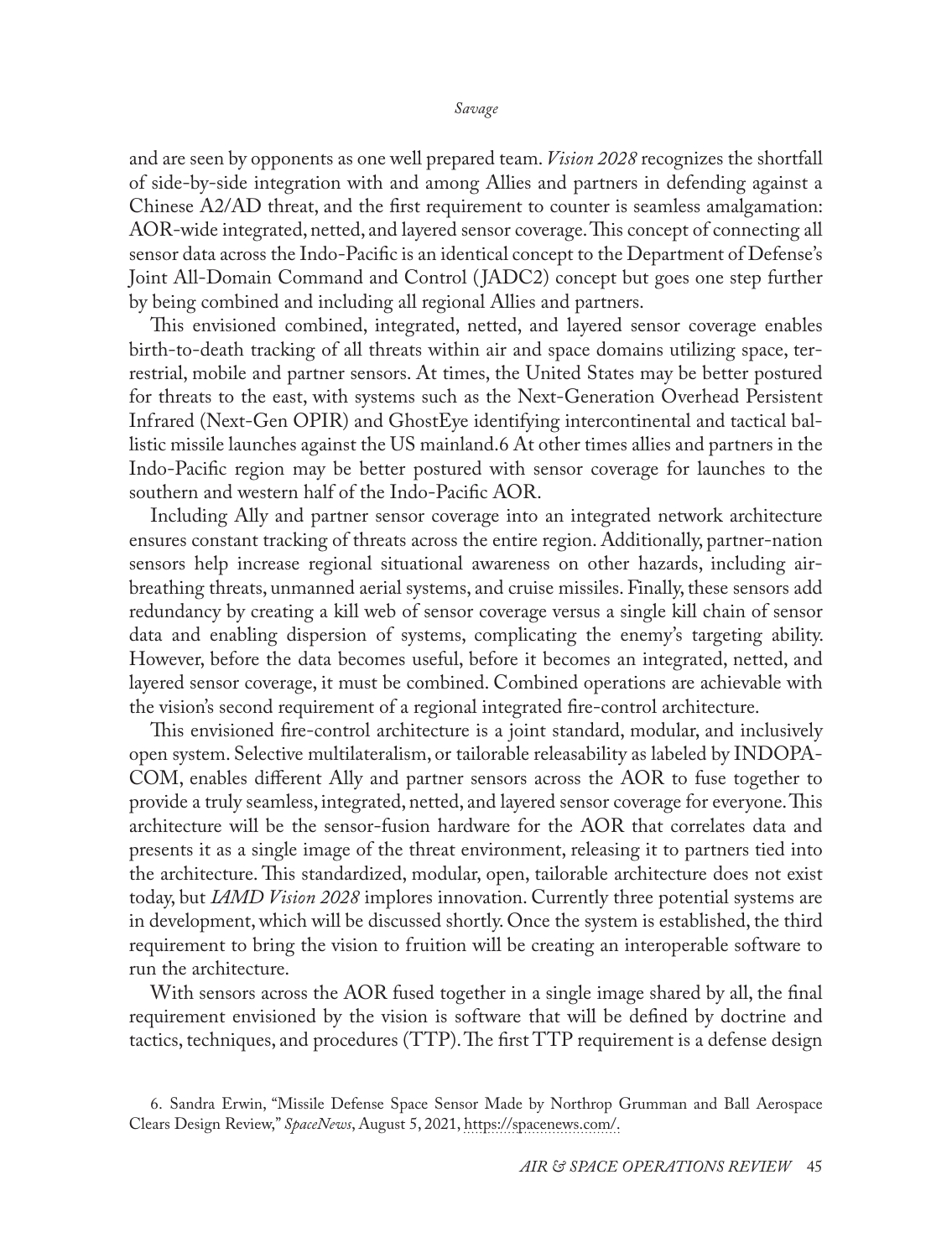plan and analysis tool. This tool needs to have all the capabilities for sensors and shooters cataloged; it must be able to show where coverages exist, where they overlap, where there are seams, where there is shooter coverage, and where there are gaps. It needs to be AIenabled to rapidly provide engagement solutions against incoming threats and display the targeting in real time.

Finally, the system would need to integrate the offensive and defensive sides of IAMD operations to enable all four IAMD operational elements. Examples include multiple engage-on-remote options, launch-on-remote options, as well as sending back point-oforigin data to afford targeting of threat location. Additionally, the system would need to be able to use AI to predict enemy future operations based on past volleys. The synergy of architecture and the software to support it would ensure the theater's IAMD success in the vision of defending high-value targets and mobile and expeditionary forces from the full range of advanced air and missile threats. Prior to the vision becoming a reality, strategic hurdles and policy-level obstacles must be overcome.

The INDOPACOM *IAMD 2028 Vision* is grandiose by any measurement. It is the first of its kind, and there will be many challenges and constraints to conquer for it to be successful. The first obstacle to moving the vision forward is the strategic level buy-in from the United States and its Allies and partners to realize the value of a shared, seamless system, including the information-sharing agreements that will be required to make it a reality.

However, as with any political interaction with Allies and partners, adjustments in national security policies necessary to accomplish *IAMD Vision 2028* is a complicated and diversified endeavor.7 The battle will be against the status quo of not sharing data, historical baggage of past conflicts and disagreements, China's intervention to prevent unity of Allies and partners, cultural differences of how to establish agreements, ethical variances of who can support who, and ultimately the perceived cost to sovereignty of sharing national security capabilities with other nations.

Each nation, including the United States, will need to adjust their national disclosure of classified information-sharing policies before an AOR-wide IAMD vision can become a reality. Participating countries will need to share sensor and fire-control data with all other countries to optimize the vision. Shooting nations will need to share interceptor locations and capability. For a real-time system, nations will need to share when systems are down for maintenance, making those nations feel vulnerable to attack as well as sharing where authorization of responsibilities lie with each nation, further highlighting vulnerabilities.

These challenges are real and longstanding, but the political buy-in necessary to move forward needs to be addressed to make the vision a reality. The ultimate authority to get the nations to initially secede a piece of their sovereignty for a greater overall defense

<sup>7.</sup> Nabin Kumar Khara, "Determinants of Foreign Policy: A Global Perspective," *International Journal of Research and Analytical Reviews* 5, no. 3 (September 2018).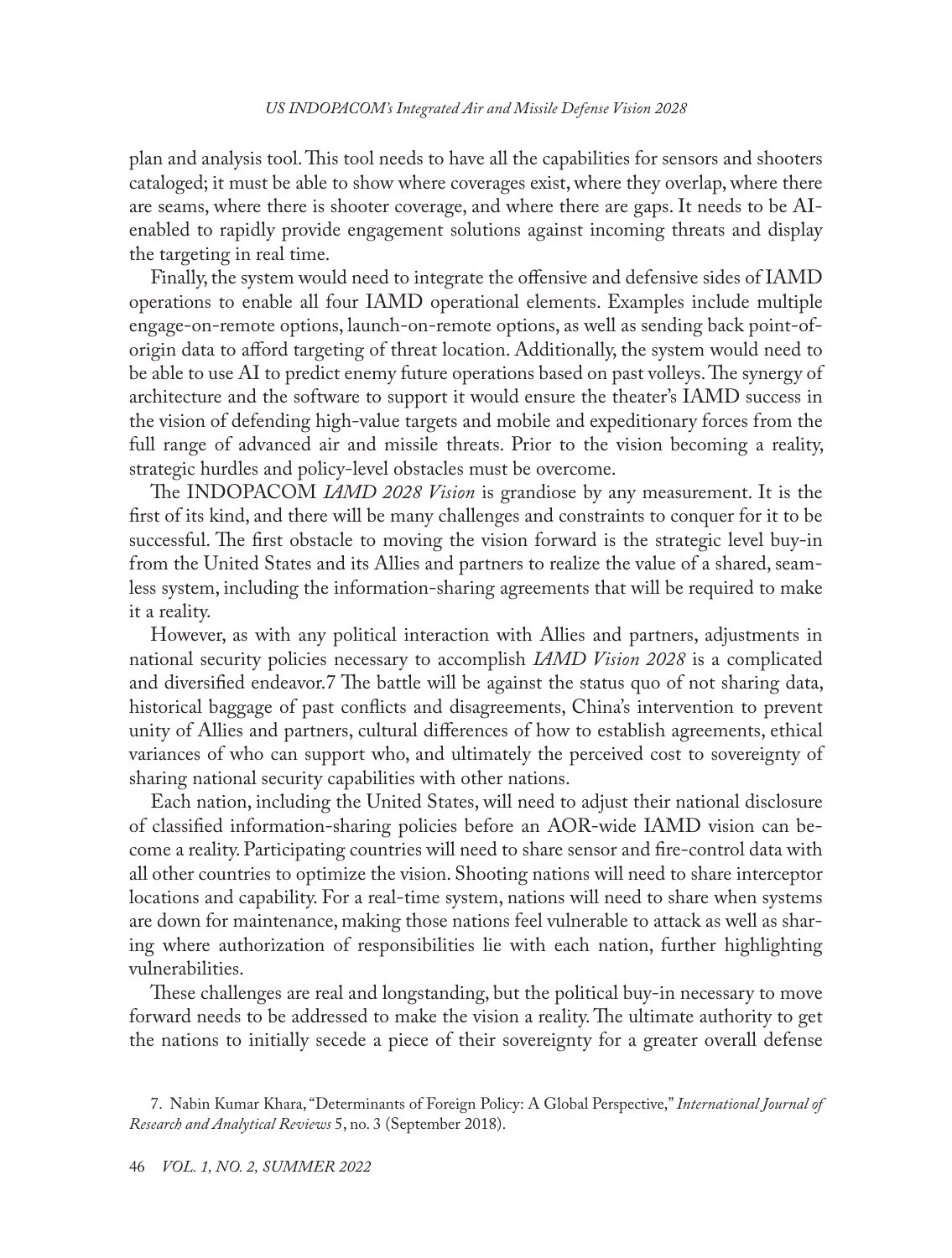network (we will see later that ultimately it increases each nation's ability to preserve sovereignty) will need to be a whole-of-government approach. However, once nations do agree to come together against a common enemy, as previously highlighted, a standardized, modular, open, and tailorable architecture to enable all the different systems to communicate timely and effectively will need to be developed.

Within the Indo-Pacific AOR, there are US-built sensors and interceptors, Russianbuilt sensor and interceptors, Israeli-built sensors, and a plethora of indigenous systems. While the capability to fuse disparate system feeds in one location exists, the architecture to get the 1s and 0s to align and talk is equivalent to getting all the nations to speak the same language: it is an impossible task. To get the systems to work together, they will all need to be decoded to some common 1s and 0s protocol.

While not new, Radiant Mercury, one of multiple cross-domain software applications, is a proven integrator and routinely takes a nation's incoming RADAR data and displays it on a bilateral common operating picture. *IAMD Vision 2028* architecture will need to be able to send fire-control quality data to multiple nation's interceptors, not a common practice with disparate systems; however, progress is being made to make this vision a reality.

The first of three systems going after the "really hard" problem set of an architecture that fuses data across all domains, including interoperability with Allies and partners, as well as the software necessary to run the system, is the IAMD Battle Command System by the US Army. This system is the Army's architecture and software solution to JADC2, but as with *IAMD Vision 2028*, it also recognizes and accommodates the need to include integration with Allies and partners.

The system can integrate any sensor and shooter across all domains and fuse the data securely to user-friendly displays where command and control can be executed seamlessly. As recently as 2019, the system demonstrated the capability to intercept two cruise missiles with the US Marine Corps TPS-59 radar and F-35 sensors as well as Patriot, Sentinel, and PAC-3 interceptors, which is unprecedented.<sup>8</sup> The IAMD Battle Command System is anticipating initial operating capability as soon as 2022. The next system going after JADC2 is the Air Force's Advanced Battle Management System.

The Advanced Battle Management System, intended to replace legacy stove-piped command and control, has, as stated by the Air Force Chief of Staff General Charles Q. Brown Jr., "demonstrated the ability to collect vast amounts of data from air, land, sea, space and cyber domains, process that information, and share it in a way that allows for faster and better decisions."9 As of May 2021, the program has moved from developmental to purchasing and installing the hardware and software on aircraft, with the initial step including the KC-46, F-22, and F-35 aircraft. While not explicitly an advertised areadenial platform by design, the ability to tie in sensors and shooters will make it a valued

<sup>8.</sup> "IBCS Functions and Features," Northrop Grumman (website), 2020, [https://www.northropgrum](https://www.northropgrumman.com/wp-content/uploads/L-0770-Integrated-Air-and-Missile-Defense-Battle-Command-System-Infographic.pdf) [man.com/.](https://www.northropgrumman.com/wp-content/uploads/L-0770-Integrated-Air-and-Missile-Defense-Battle-Command-System-Infographic.pdf)

<sup>9.</sup> Charles Pope, "With Its Promise and Performance Confirmed, ABMS Moves to a New Phase," Secretary of the Air Force Public Affairs, May 21, 2021, [https://www.af.mil/.](https://www.af.mil/News/Article-Display/Article/2627008/with-its-promise-and-performance-confirmed-abms-moves-to-a-new-phase/)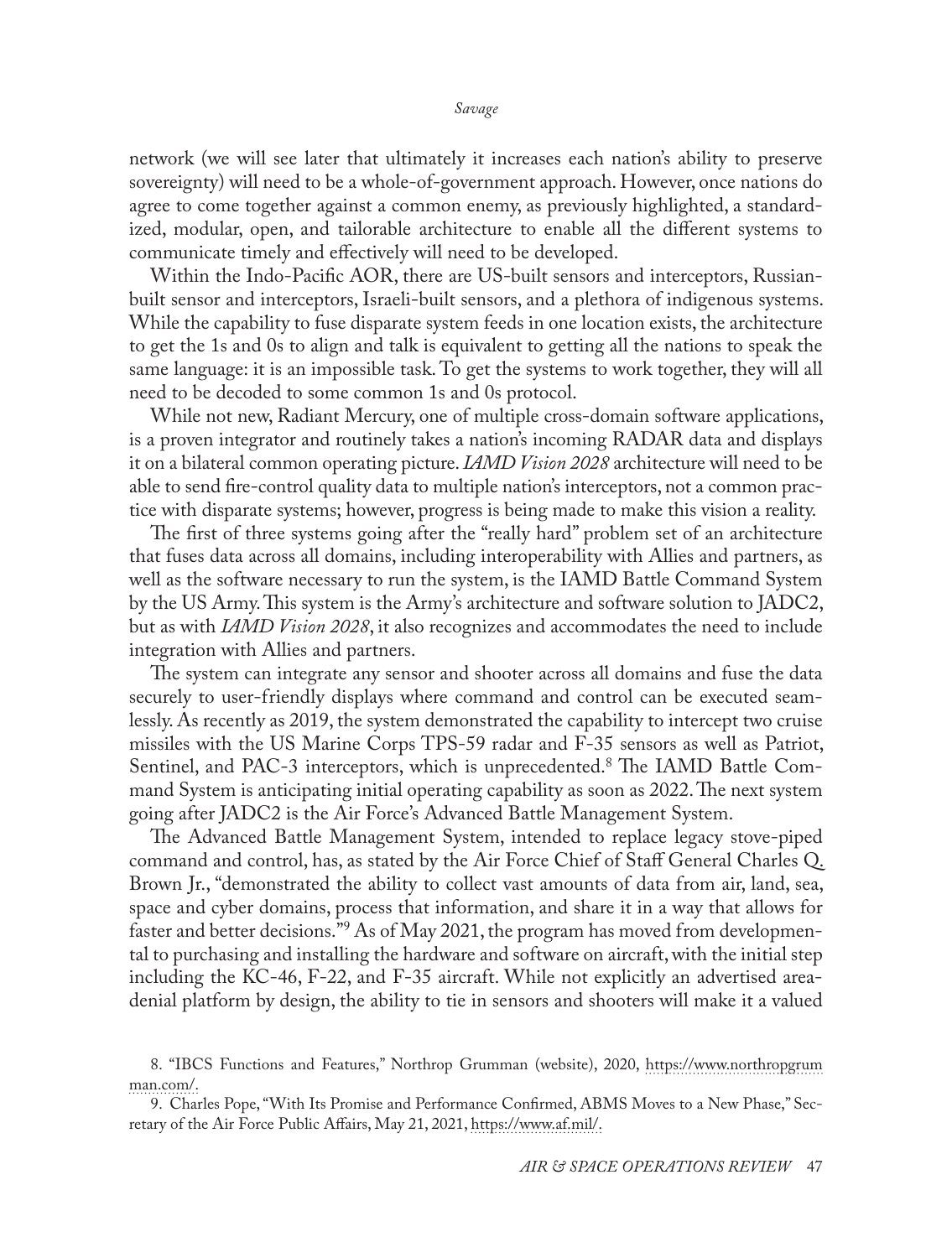program to the IAMD mission. The final program that is still in the concept development phase and being championed by an ally in the region is AIR6500.

AIR6500 is a Royal Australian Air Force program designed to develop a joint air battle management system that maximizes the capabilities offered by fifth-generation systems.<sup>10</sup> The system will be the architecture at the core of the Australian Defence Force to provide high situational awareness and defense against air and missile threats.<sup>11</sup> It is expected to be interoperable with existing US systems and able to maintain high interoperability with coalition partners.<sup>12</sup>

The system desires to link disparate systems across every domain of warfare, including future submarines, over-the-horizon radar, unmanned aerial systems, and much more.13 This "system-of-systems" will synchronize air and missile defense operations and, because of its mobility and plug-and-play capability, will have the ability to expand to include others Allies and partners in the Indo-Pacific.

The US Army and US Air Force battle command/management systems to a degree, and AIR6500 have the potential to be the architecture *IAMD Vision 2028* is calling a regional integrated fire-control network. With an architecture and software application available in the near future and a growing list of Allies and partners likely to have the political support and willingness to work through foreign disclosure agreements, *IAMD Vision 2028* shows clear signs of moving forward.

Japan and the United States have been working together in missile defense since  $2004<sup>14</sup>$  with Australia joining the two nations to form a multilateral engagement venue in 2015. The Trilateral Missile Defense Forum, conducted annually, is steadfast in its charter to increase combined missile defense capability in the region. Additionally, as recently as late 2021, Philippine Air Defense officers observed Japanese forces firing Patriot missiles as an opportunity to socialize the capability and inform the Philippine Air Force Flight Plan 2028. The PAF is eager to build up a formidable integrated air defense system in the Philippine archipelago.

The United States and South Korea have worked together in missile defense against North Korea for decades, presenting a golden opportunity to integrate sensors and shooters in the defense of the peninsula and, if required, the region. These examples are just a few that demonstrate the movement in and around the region of like-minded nations coming together against a common competitor. A recent addition, India, is highlighted as part of the Quad Conference pledge to promote an Indo-Pacific region "undaunted by coercion" and committed to a free, open, inclusive Indo-Pacific.

<sup>10.</sup> Lockheed Martin, "AIR6500 The Future of Australian Air and Missile Defence," 2020, [https://www](https://www.lockheedmartin.com/content/dam/lockheed-martin/au/documents/AIR_6500_A4_Brochure.pdf) [.lockheedmartin.com/.](https://www.lockheedmartin.com/content/dam/lockheed-martin/au/documents/AIR_6500_A4_Brochure.pdf)

<sup>11.</sup> Airforce Technology, "Australia downselects Lockheed Martin and Northrop for AIR6500 Project," Airforce Technology, August 6, 2021, [https://www.airforce-technology.com/](https://www.airforce-technology.com/news/australia-downselects-lockheed-northrop-air6500/).

<sup>12.</sup> Airforce Technology, "AIR6500."

<sup>13.</sup> Lockheed Martin, "AIR6500."

<sup>14.</sup> Ministry of Defense, Japan, "Missile Defense," 2020, [https://www.mod.go.jp/](https://www.mod.go.jp/en/d_architecture/missile_defense/index.html).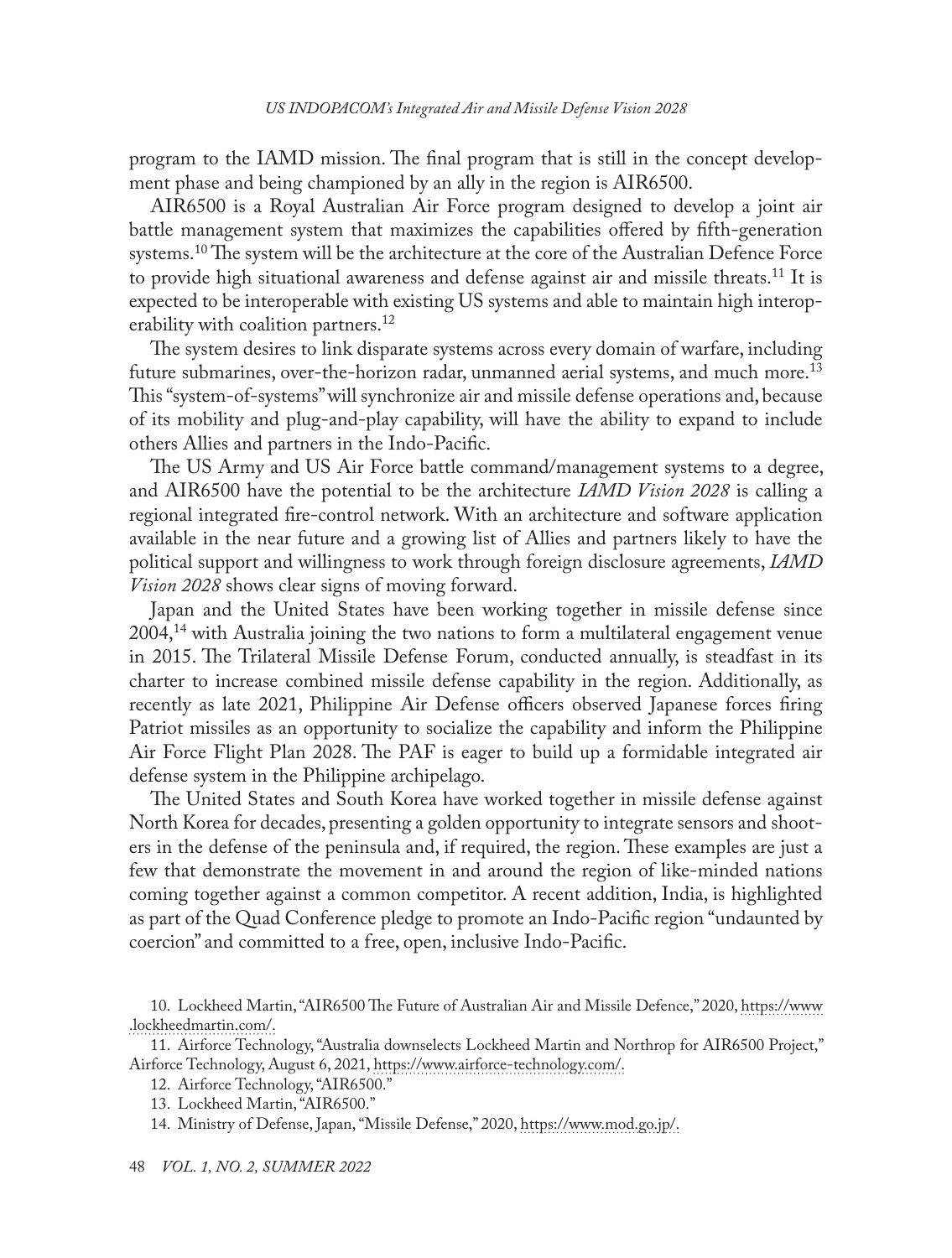*Savage*

While never mentioning China, it is clear the Quad's united rhetoric is pointed toward China's coercive tactics and rising influence in the region.<sup>15</sup> In late 2021, all four nations came together in Hawaii to socialize IAMD constructs to further develop each nations capability and demonstrate resolve to counter China. The expansion of China's A2/AD and the critical importance of a free and open Indo-Pacific compel us forward under the INDOPACOM *IAMD Vision 2028*.

In line with Admiral John C. Aquilino's guidance, INDOPACOM *IAMD Vision 2028* is thinking, acting, and operating differently. It is taking an as-is, segregated, disparate, stove-piped IAMD infrastructure and transforming it into a to-be that fuses all the sensor data into an integrated, seamless operations and intelligence warfighting network, combined multinational command and control, and a joint- and coalition-driven interceptor architecture that is the first of its kind. *Vision 2028* will tie all the Allies and partners together, strengthen their strategic integrated deterrence in the region, reinforce their resolve to remain united against an ever-aggressive Chinese strategy, and if deterrence fails, bolster their ability to defend themselves individually and win as an alliance.

As the pivot that began in 2011 endures and China's increasing A2/AD military capability and the China Dream mentality threaten freedom of maneuver in the region, the recognized importance of a shared alliance and the understood value of a shared architecture, together, will help overcome political challenges and information-sharing hurdles.

US Strategic Command's 15-year biannual Nimble Titan exercise underscores the desire of Allies and partners to synchronize global missile defense posture and make a shared architecture a reality. When *IAMD Vision 2028* is closer to realization than conception, each nation will more clearly realize they are not giving up a piece of sovereignty but rather strengthening their autonomy by being a part of something greater than they could have accomplished on their own. Nations will recognize they are not giving up proprietary information and state secrets; they are tying into a system that takes them leaps and bounds above where they were before.

When *Vision 2028* becomes every Ally's and partner's vision, both on the political and military fronts, it will no longer bring the nations side by side against a common enemy but rather transform the Allies and partners into a seamless amalgamation. This new front will be greater than the sum of its parts, presenting a much greater deterrence to China, due to not only the integrated, netted, and layered sensor coverage but ultimately due to the integrated, netted, and layered alliance of like-minded allies and partners.

 As General Kenneth Wilsbach, commander of Pacific Air Forces highlighted at the Air Force Association's Air, Space, Cyber Conference in 2021, China's ever-expanding landscape and imposing will that is counter to the international rules-based order and a free and open Indo-Pacific needs to be challenged every single day.<sup>16</sup> The United States

<sup>15.</sup> Saheli Roy Choudhury, "The Quad Countries Pledge to Promote an Indo-Pacific Region That Is 'Undaunted by Coercion'," *CNBC*, September 27, 2021, [https://www.cnbc.com/](https://www.cnbc.com/2021/09/27/quad-leaders-summit-us-india-japan-australia-statement-on-indo-pacific.html).

<sup>16.</sup> Haux, "PACAF Commander."